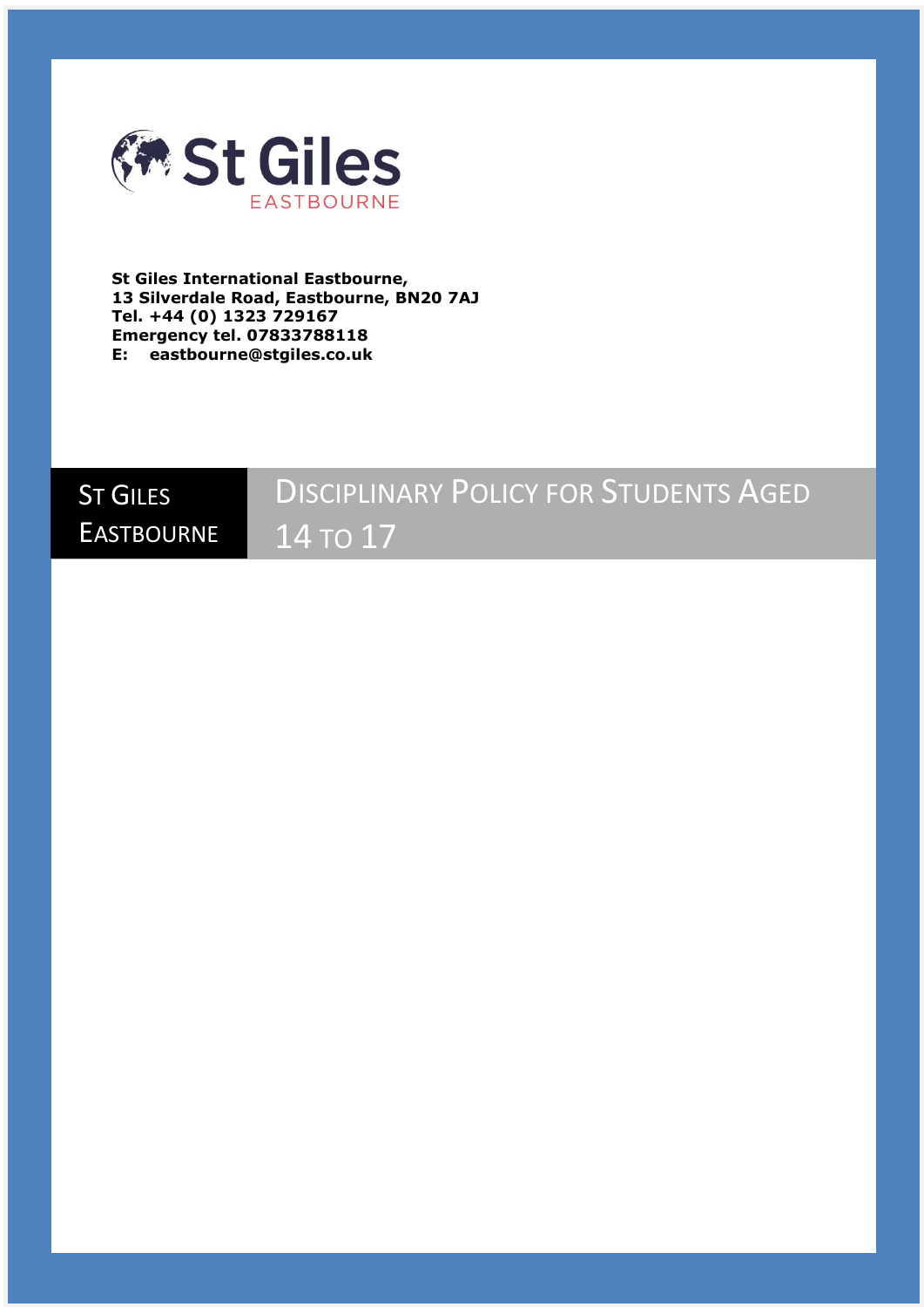# **Disciplinary Policy for students aged 14 to 17**

We want our students to enjoy their stay in Eastbourne, both at the school and outside the school. We have a duty of care to look after you and to ensure you are safe during your time with us. To help with this, we have certain rules and advice, which we ask you to follow.

Remember – if you have any problems, large or small, either at school or with your accommodation, please speak to us. You can also ask your parents or guardian to speak to us. The important thing is to talk to us. We are here to help.

# **1 RULES**

# **At the school**

- We expect our students to come to all their lessons on time and to attend all their lessons.
- If you are late for two or more lessons in a week we will ask you to meet with the Under-18 Welfare Officer on a Friday lunchtime
- If you miss a lesson we will call your hosts immediately to speak to you. When you return to school our under-18 Welfare Officer will speak to you.
- If you are ill and cannot come to school you must phone the school number: +44 1323 729167. The school's emergency number is: 07833788118. No emails and no texts, thank you!
- If you start to miss lessons we will contact your parents/guardian to discuss the situation
- In your lessons, please do not use your mobile phone or tablet for personal messaging, telephoning, surfing the internet or anything not related to the lesson
- ◆ Please do what your teachers ask you to do
- Bad language, fighting and bullying are not allowed
- Please do not wear clothing with offensive or insulting images or words. Clothing should be respectful to the staff and students, and should not be too revealing
- Misuse of computers to harass or abuse students or staff is prohibited. Misuse of computers to visit inappropriate web sites or download inappropriate material is prohibited
- Please wear the ID card you were given on your first day when you are at the school and on social activities organised by the school
- Please carry your St Giles student card at all times
- Our Under-18 Welfare Officer will meet with you on a regular basis to check that you are OK. All under-18s must attend these meetings

### **At your homestay**

- ◆ Please follow any rules your hosts give you
- Give your hosts your mobile phone number and take your hosts' number
- If you go out, make sure your mobile phone is fully charged and turned on
- You must be back at your homestay for dinner every evening. If you are going to be late, tell your hosts in good time. If you are not back at your homestay on time – for dinner or for your curfew time, the hosts will telephone the school. The school may then call the police and/or your parents or guardians
- Do not walk home alone at night. Take a taxi, or go with a friend. The school recommends the following taxi companies: Sussex Cars Tel. +44 1323 726726
	- Eastbourne Country Taxis Tel. +44 1323 720720
- If you go out in the evening or at the weekend, you must tell your hosts where you are going and who you are going with. Give your hosts a telephone number or address where you can be contacted at all times

# **In your free time**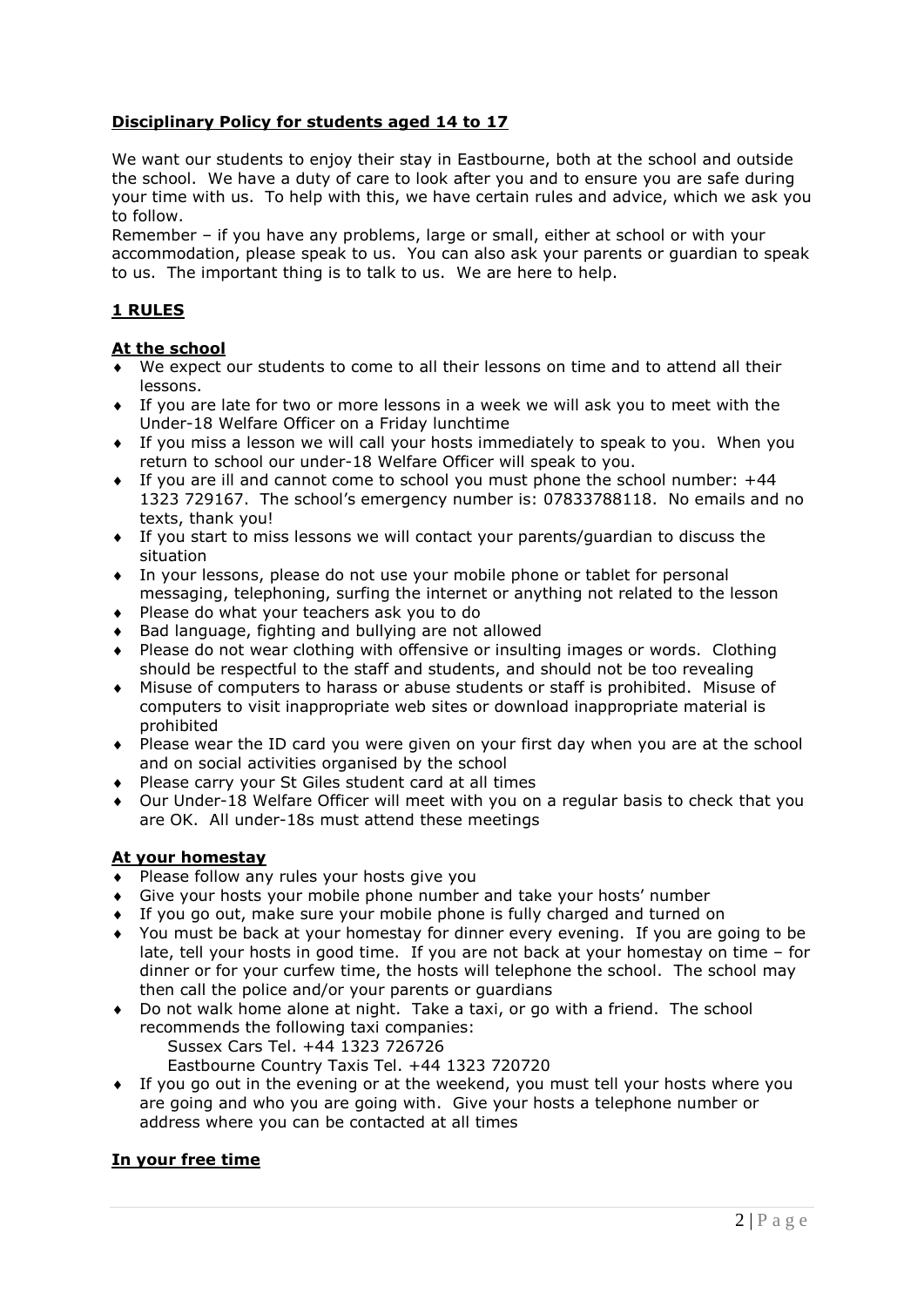- **If you are 14 or 15** and you wish to go out in the evening or at the weekend for an intended period of more than 1 hour, you must be accompanied by another student under the age of 18, or with a member of the school staff, or with an adult who has been approved by your parents, guardians or the school. We ask your hosts to make sure you go with this person or that you go to an arranged meeting point to wait for this person. Your hosts must know where you wish to go, when you wish to go, how you will travel, when you will return, and who you will be with.
- **If you are 14 or 15** you must be back at your homestay by 21.00 Sunday to Thursday and 22.00 on Friday and Saturday, unless you are attending a school social event and you return by approved taxi, in which case you must return to your homestay by 22.30.
- **If you are 16 or 17** you must be back at your homestay by 23.00 Sunday to Thursday, and 00.00 on Friday and Saturday
- **If you are 14 or 15:** In your free time you cannot leave Eastbourne without written permission from your parents/guardian. You must be accompanied by another student under the age of 18, or with a member of the school staff, or with an adult who has been approved by your parents, guardians or the school. We ask your hosts to make sure you go with this person or that you go to an arranged meeting point to wait for this person

The school and your hosts must know where you wish to go, when you wish to go, how you will travel, when you will return, and who you will be with. If you do leave Eastbourne without this permission, the school will treat the situation very seriously. We will discuss this with your parents/guardian and we may have to ask you to leave the school

# **Other**

- Smoking it is illegal to buy cigarettes/tobacco if you are under 18 and it is illegal to smoke cigarettes if you are under 16.
- Under-16s are not allowed to smoke either at the school or outside the school
- Students aged 16 and 17 are not allowed to smoke at the school or at their homestay, unless the school has received written permission from their parents or guardians
- Alcohol You may not enter any pubs, bars or nightclubs. It is illegal to buy and/or drink alcohol if you are under 18
- Using or having illegal drugs is strictly not allowed. If someone offers you drugs always say NO!
- Dangerous objects—you must not carry any kind of weapon (for example, a long knife or a gas/liquid spray) in a public place.
- Shoplifting—Shops have good security systems, and they will always call the police when they catch someone stealing.
- $\bullet$  In the UK, the age of sexual consent is 16
- St Giles will treat any criminal offences, for example theft, damage to property seriously.
- St Giles does not tolerate racial, sexual or other harassment
- St Giles will treat seriously any attempts to either promote terrorism or violent extremism or to make or encourage students to take part in such activities in the school or in the community
- St Giles will treat seriously any behaviour which might reasonably be considered to put the physical or mental wellbeing of yourself or other students and staff, hosts and/or their family at risk or harm

*Amended November 2017*